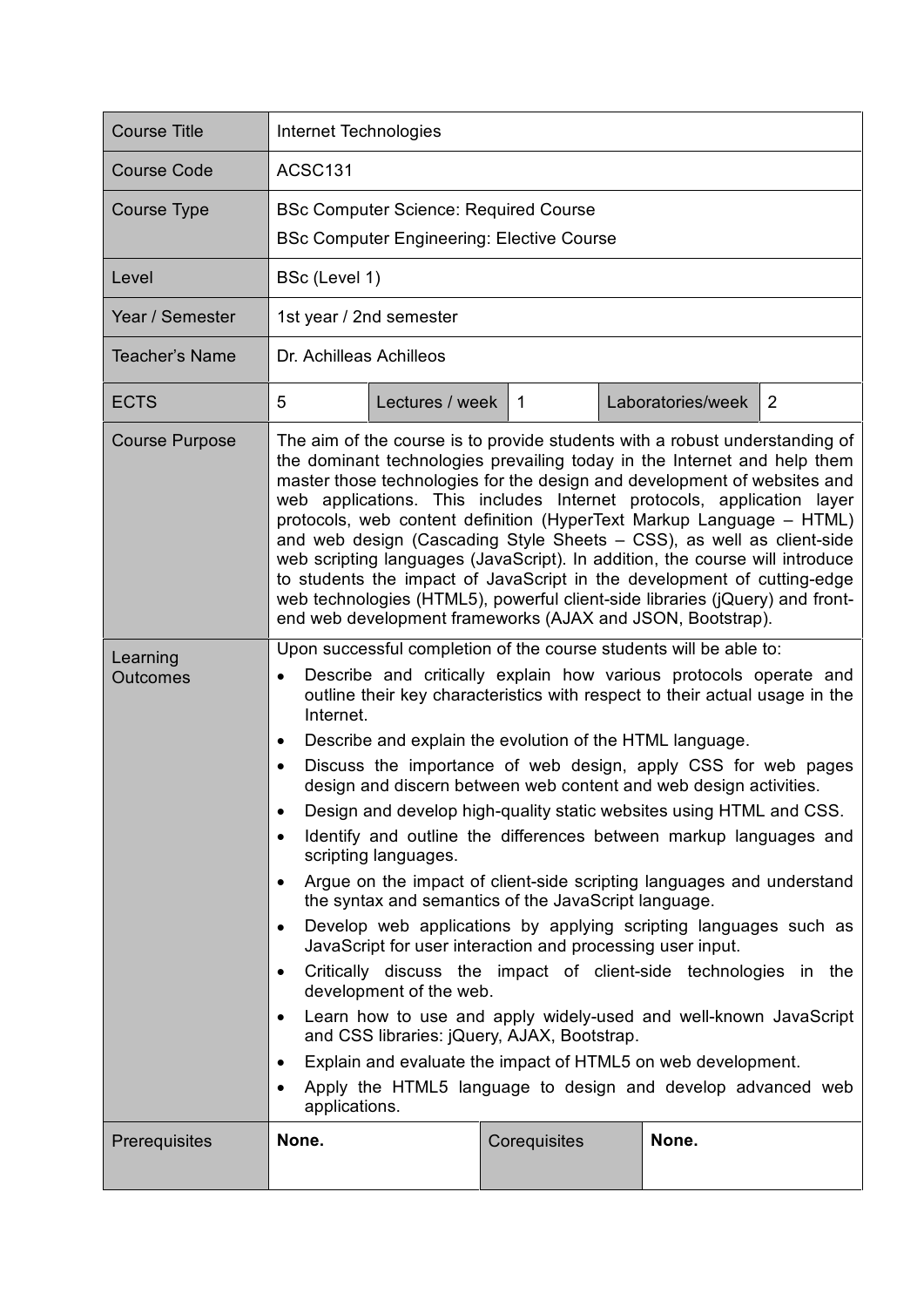| <b>Course Content</b>   | 1. Networking Essentials (1 week)                                                                                                                                                                                                                                                                                                                                                                                                                                                                                                                                                                                                                                                                                                                                                                                                       |  |  |  |  |
|-------------------------|-----------------------------------------------------------------------------------------------------------------------------------------------------------------------------------------------------------------------------------------------------------------------------------------------------------------------------------------------------------------------------------------------------------------------------------------------------------------------------------------------------------------------------------------------------------------------------------------------------------------------------------------------------------------------------------------------------------------------------------------------------------------------------------------------------------------------------------------|--|--|--|--|
|                         | Internet and World Wide Web (WWW) definitions, Networking<br>Layers and the TCP/IP stack, Networking Protocols Internet<br>Protocol (IP) & Processes and Ports & Transmission Control<br>Protocol (TCP), Application Layer Protocols and Common<br>Applications, Domain Name System (DNS).                                                                                                                                                                                                                                                                                                                                                                                                                                                                                                                                              |  |  |  |  |
|                         | 2. Web Content Definition (2 weeks)                                                                                                                                                                                                                                                                                                                                                                                                                                                                                                                                                                                                                                                                                                                                                                                                     |  |  |  |  |
|                         | Basics of web page construction, HyperText Markup Language<br>(HTML), HyperText Transfer Protocol (HTTP), Client/Server<br>Architecture of the WWW, HTML Syntax, The Document Object<br>Model (DOM), Web page presentation and Web Browsers,<br>Guidelines for Web Development, Website Development<br>Recommendations, Web Design Process.                                                                                                                                                                                                                                                                                                                                                                                                                                                                                             |  |  |  |  |
|                         | 3. Web Design (3 weeks)                                                                                                                                                                                                                                                                                                                                                                                                                                                                                                                                                                                                                                                                                                                                                                                                                 |  |  |  |  |
|                         | Principles of web design, design and usability issues, Advanced<br>Design features with Cascading Style Sheets (CSS), Common<br>CSS Properties and CSS Values, CSS Selectors, Page Layout<br>Techniques, Responsive Web Design.                                                                                                                                                                                                                                                                                                                                                                                                                                                                                                                                                                                                         |  |  |  |  |
|                         | 4. Programmatic Support in Web Applications (4 weeks)                                                                                                                                                                                                                                                                                                                                                                                                                                                                                                                                                                                                                                                                                                                                                                                   |  |  |  |  |
|                         | Using HTML Forms and Processing User Input, Client-side<br>scripting, Client-side technologies, Altering the DOM structure,<br>The JavaScript (JS) language and client-side applications,<br>Handling Events.                                                                                                                                                                                                                                                                                                                                                                                                                                                                                                                                                                                                                           |  |  |  |  |
|                         | 5. Developing Rich Internet Applications (3 Weeks)                                                                                                                                                                                                                                                                                                                                                                                                                                                                                                                                                                                                                                                                                                                                                                                      |  |  |  |  |
|                         | HTML, CSS and JavaScript Libraries and Frameworks: jQuery,<br>Asynchronous JavaScript and XML (AJAX) and BootStrap,<br>Rationale behind HTML5, differences from HTML4.x, XHTML.<br>DOM tree generation, New tags, Media support, The canvas<br>environment, storage and other features.                                                                                                                                                                                                                                                                                                                                                                                                                                                                                                                                                 |  |  |  |  |
| Teaching<br>Methodology | The methodology used to conduct the course is structured around lectures<br>and laboratory exercises, so that students gain theoretical knowledge as<br>well as practical skills. The taught part of course is delivered to the<br>students with the help of computer presentations. Lecture notes and<br>presentations are available through the e-learning system for students to<br>use in combination with the textbooks and references. Furthermore,<br>theoretical principles are explained by means of specific examples and by<br>solving specific problems using practical exercises.                                                                                                                                                                                                                                          |  |  |  |  |
|                         | Lectures<br>supplemented<br>by supervised<br>computer<br>laboratory.<br>are<br>Laboratories<br>include<br>demonstrations<br>taught<br>оf<br>concepts<br>and<br>experimentation with related technologies. Additionally, during laboratory<br>sessions, students apply their gained knowledge and identify the principles<br>taught in the lectures by working on different tasks and problems. Students<br>are also allocated eight exercises that are to be submitted for evaluation at<br>the end of the laboratories to improve both their individual skills and team<br>work. Also, two assignments are assigned to students to further examine<br>their practical capabilities in applying the taught technologies. Finally, the<br>course assessment is completed through a three-hours final exam at the<br>end of the semester. |  |  |  |  |
| <b>Bibliography</b>     | <b>Textbooks:</b>                                                                                                                                                                                                                                                                                                                                                                                                                                                                                                                                                                                                                                                                                                                                                                                                                       |  |  |  |  |